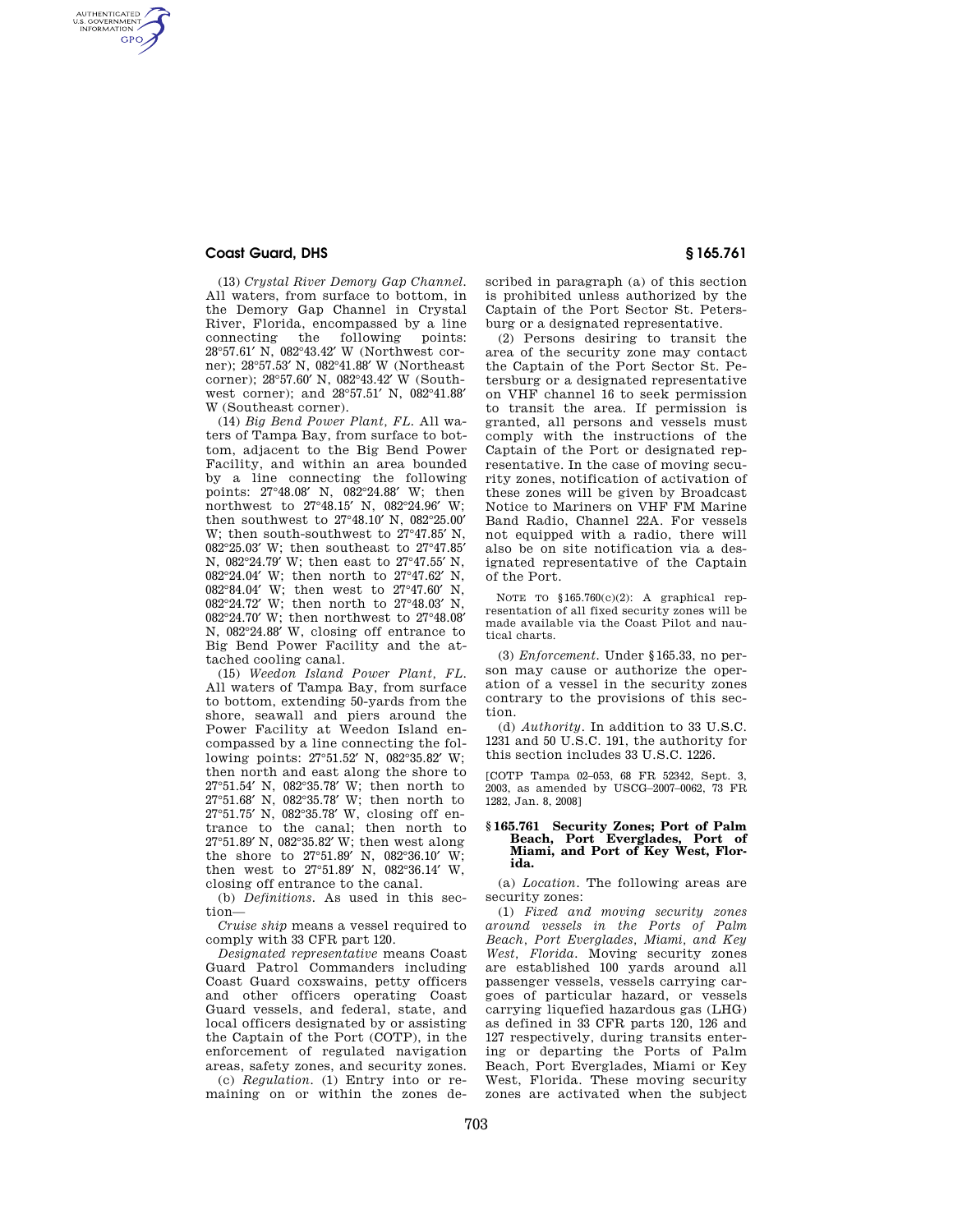vessel passes: ''LW'' buoy, at approximate position 26°46.3′ N, 080°00.6′ W, when entering the Port of Palm Beach, passes ''PE'' buoy, at approximate position 26°05.5′ N, 080°04.8′ W, when entering Port Everglades; the ''M'' buoy, at approximate position 25°46.1′ N, 080°05.0′ W, when entering the Port of Miami; and ''KW'' buoy, at approximate position 24°27.7′ N, 081°48.1′ W, when entering the Port of Key West. Fixed security zones are established 100 yards around all passenger vessels, vessels carrying cargoes of particular hazard or liquefied hazardous gas (LHG) as defined in 33 CFR parts 120, 126 and 127 respectively, while they are docked in the Ports of Palm Beach, Port Everglades, Miami or Key West, Florida.

(2) *Fixed security zone in the Port of Miami, Florida.* A fixed security zone encompasses all waters between Watson Park and Star Island on the Mac-Arthur Causeway south to the Port of Miami. The western boundary is formed by an imaginary line from points 25°46.79′ N, 080°10.90′ W, to 25°46.77′ N, 080°10.92′ W to 25°46.88′ N, 080°10.84′ W, and ending on Watson Park at 25°47.00′ N, 080°10.67′ W. The eastern boundary is formed by an imaginary line from the traffic light located at Bridge road, in approximate position 25°46.33′ N, 080°09.12′ W, which .<br>leads to Star Island, and MacArthur Causeway directly extending across the Main Channel to the Port of Miami, at 25°46.26′ N, 080°09.18′ W. The fixed security zone is activated when two or more passenger vessels, vessels carrying cargoes of particular hazard, or vessels carrying liquefied hazardous gas (LHG) as defined in 33 CFR parts 120, 126 and 127 respectively, enter or moor within this zone.

(i) Vessels may be allowed to transit the Main Channel when only one passenger vessel or vessel carrying cargoes of particular hazard are berthed, by staying on the north side of the law enforcement boats and cruise ship tenders which will mark a transit lane in channel.

(ii) When passenger vessels are not berthed on the Main Channel, navigation will be unrestricted. Law enforcement vessels can be contacted on VHF Marine Band Radio, Channel 16 (156.8 MHz).

# **§ 165.761 33 CFR Ch. I (7–1–10 Edition)**

(3) *Fixed security zones in the Port Everglades.* A fixed security zone encompasses all waters west of an imaginary line starting at the northern most point 26°05.98′ N, 080°07.15′ W, near the west side of the 17th Street Causeway Bridge, to the southern most point 26°05.41′ N, 080°06.96′ W, on the northern tip of pier 22. An additional fixed security zone encompasses the Intracoastal Waterway between a line connecting point 26°05.41′ N, 080°06.97′ W, on the northern tip of berth 22 and a point directly east across the Intracoastal Waterway to 26°05.41′ N, 080°06.74′ W; and a line drawn from the corner of Port Everglades berth 29 at point 26°04.72′ N, 080°06.92′ W, easterly across the Intracoastal Waterway to John U. Lloyd Beach, State Recreational Area at point 26°04.72′ N, 080°06.81′ W.

(i) Vessels may be allowed to transit the Intracoastal Waterway when passenger vessels or vessels carrying cargoes of particular hazard are berthed, by staying east of the law enforcement vessels and cruise ship tenders, which will mark a transit lane in the Intracoastal Waterway.

(ii) Periodically, vessels may be required to temporarily hold their positions while large commercial traffic operates in this area. Vessels in this security zone must follow the orders of the COTP or his designated representative, who may be embarked in law enforcement or other vessels on scene. When passenger vessels are not berthed on the Intracoastal Waterway, navigation will be unrestricted. Law enforcement vessels can be contacted on VHF Marine Band Radio, Channel 16 (156.8 MHz).

(b) *Regulations.* (1) Prior to commencing the movement, the person directing the movement of a passenger vessel, a vessel carrying cargoes of particular hazard or a vessel carrying liquefied hazardous gas (LHG) as defined in Title 33, Code of Federal Regulations parts 120, 126 and 127 respectively, is encouraged to make a security broadcast on VHF Marine Band Radio, Channel 13 (156.65 MHz) to advise mariners of the moving security zone activation and intended transit.

(2) In accordance with the general regulations §165.33 of this part, entry into these zones is prohibited except as